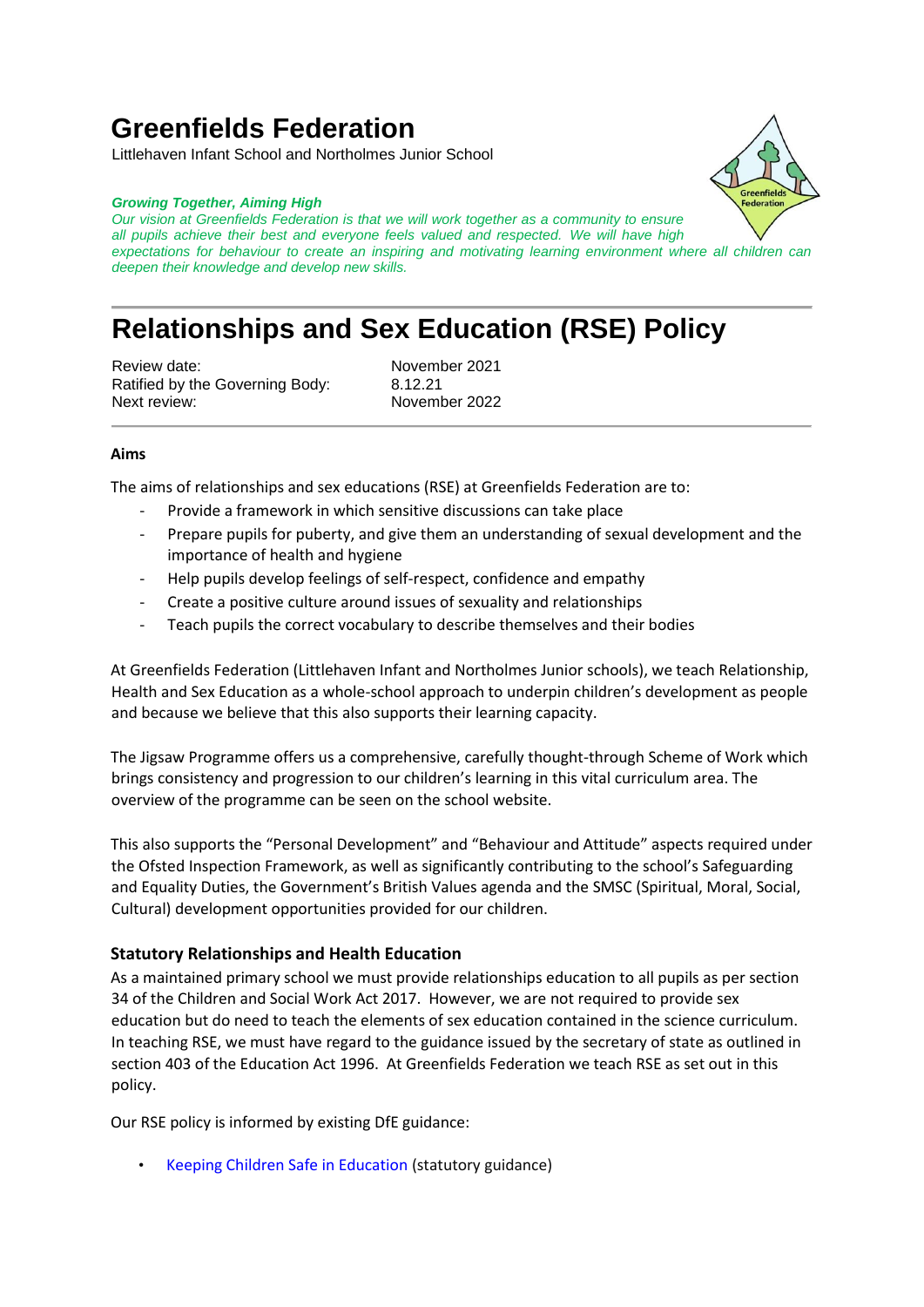- Respectful School Communities: Self Review and Signposting Tool (a tool to support a whole school approach that promotes respect and discipline)
- Behaviour and Discipline in Schools (advice for schools, including advice for appropriate behaviour between pupils)
- Equality Act 2010 and schools
- SEND code of practice: 0 to 25 years (statutory guidance)
- Alternative Provision (statutory guidance)
- Mental Health and Behaviour in Schools (advice for schools)
- Preventing and Tackling Bullying (advice for schools, including advice on cyberbullying)
- Sexual violence and sexual harassment between children in schools (advice for schools)
- The Equality and Human Rights Commission Advice and Guidance (provides advice on avoiding discrimination in a variety of educational contexts)
- Promoting Fundamental British Values as part of SMSC in schools (guidance for maintained schools on promoting basic important British values as part of pupils' spiritual, moral, social and cultural (SMSC)
- SMSC requirements for independent schools (guidance for independent schools on how they should support pupils' spiritual, moral, social and cultural development).

The Jigsaw Programme is aligned to the PSHE Association Programmes of Study for PSHE.

## **Policy Development**

This policy has been developed in consultation with staff, pupils and parents. The consultation and policy development process involved the following steps:

- 1. Review a member of staff or working group pulled together all the relevant information including relevant national and local guidance
- 2. Staff consultation all school staff were given the opportunity to look at the policy and make recommendations
- 3. Parent/stakeholder consultation parents and any interested parties were invited to attend a meeting about the policy
- 4. Pupil consultation we investigated what exactly pupils want from their RSE
- 5. Ratification once amendments were made, the policy was shared with governors and ratified.

### **What do we teach when and who teaches it?**

### **Whole-school approach**

Jigsaw covers all areas of PSHE for the primary phase including statutory Relationships and Health Education. The table below gives the learning theme of each of the six Puzzles (units) and these are taught across the school; the learning deepens and broadens every year.

| Term      | Puzzle (Unit)           | Content                                                                                                                                |
|-----------|-------------------------|----------------------------------------------------------------------------------------------------------------------------------------|
| Autumn 1: | Being Me in My<br>World | Includes understanding my own identity and how I fit well in<br>the class, school and global community. Jigsaw Charter<br>established. |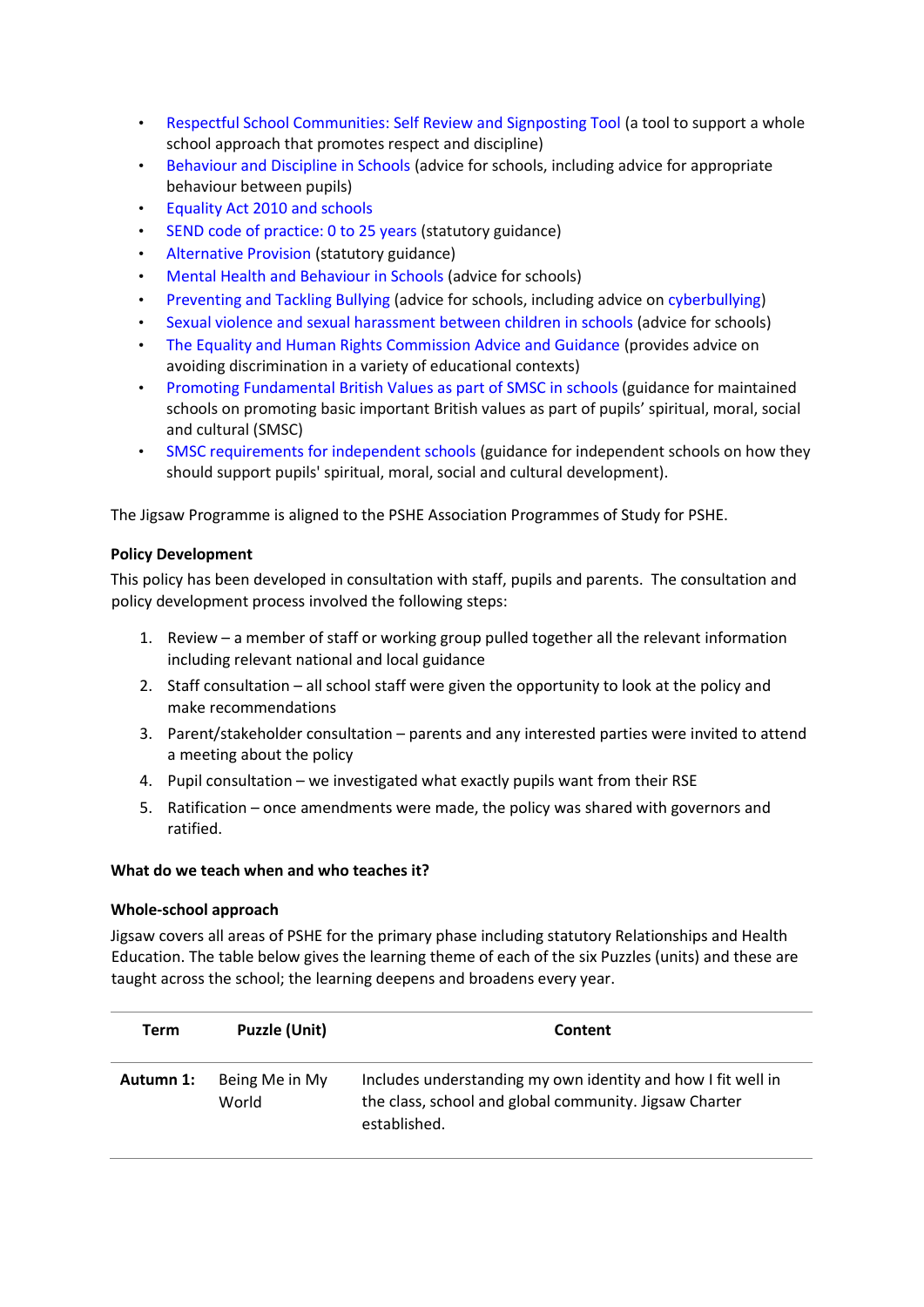| <b>Autumn 2:</b> | Celebrating<br><b>Difference</b> | Includes anti-bullying (cyber and homophobic bullying<br>included) and understanding                                                             |
|------------------|----------------------------------|--------------------------------------------------------------------------------------------------------------------------------------------------|
| Spring 1:        | Dreams and Goals                 | Includes goal-setting, aspirations, who do I want to become<br>and what would I like to do for work and to contribute to<br>society              |
| Spring 2:        | <b>Healthy Me</b>                | Includes drugs and alcohol education, self-esteem and<br>confidence as well as healthy lifestyle choices, sleep, nutrition,<br>rest and exercise |
| Summer 1:        | Relationships                    | Includes understanding friendship, family and other<br>relationships, conflict resolution and communication skills,<br>bereavement and loss      |
| Summer 2:        | Changing Me                      | Includes Relationships and Sex Education in the context of<br>coping positively with change                                                      |

At Greenfields Federation we allocate approximately one hour to PSHE each week in order to teach the PSHE knowledge and skills in a developmental and age-appropriate way.

These explicit lessons are reinforced and enhanced in many ways:

Assemblies and collective worship, praise and reward system, Learning Charter, through relationships child to child, adult to child and adult to adult across the school. We aim to 'live' what is learnt and apply it to everyday situations in the school community.

Class teachers deliver the weekly lessons to their own classes.

## **Relationships Education**

## *What does the DfE statutory guidance on Relationships Education expect children to know by the time they leave primary school?*

Relationships Education in primary schools will cover 'Families and people who care for me', 'Caring friendships', 'Respectful relationships', 'Online relationships', and 'Being safe'.

The expected outcomes for each of these elements can be found further on in this policy. The way the Jigsaw Programme covers these is explained in the mapping document: Jigsaw 3-11 and Statutory Relationships and Health Education.

It is important to explain that whilst the Relationships Puzzle (unit) in Jigsaw covers most of the statutory Relationships Education, some of the outcomes are also taught elsewhere in Jigsaw e.g. the Celebrating Difference Puzzle helps children appreciate that there are many types of family composition and that each is important to the children involved. This holistic approach ensures the learning is reinforced through the year and across the curriculum.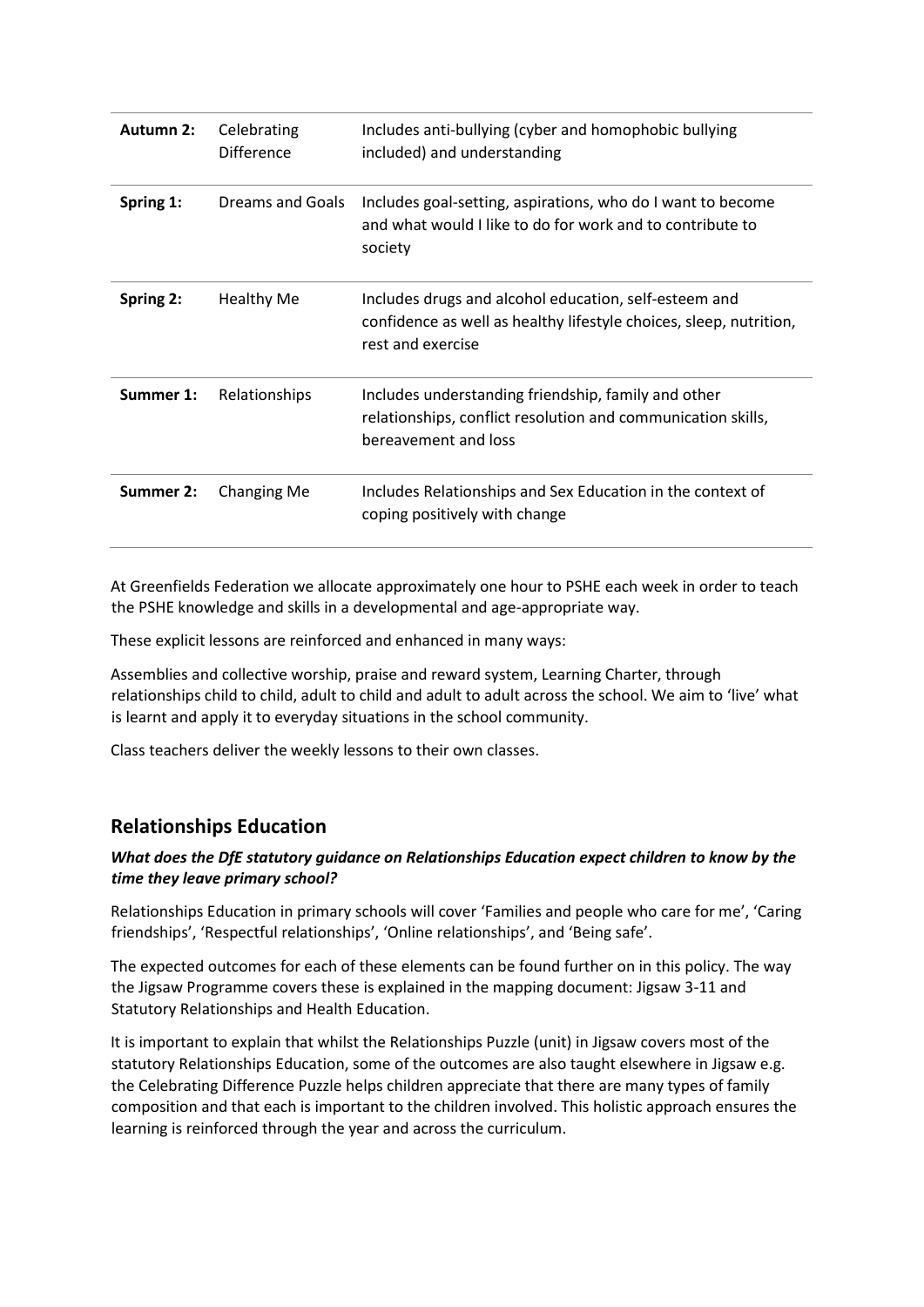# **Health Education**

## *What does the DfE statutory guidance on Health Education expect children to know by the time they leave primary school?*

Health Education in primary schools will cover 'Mental wellbeing', 'Internet safety and harms', Physical health and fitness', Healthy eating', 'Drugs, alcohol and tobacco', 'Health and prevention', 'Basic First Aid', 'Changing adolescent body'.

The expected outcomes for each of these elements can be found further on in this policy. The way the Jigsaw Programme covers these is explained in the mapping document: Jigsaw 3-11 and Statutory Relationships and Health Education.

It is important to explain that whilst the Healthy Me Puzzle (unit) in Jigsaw covers most of the statutory Health Education, some of the outcomes are taught elsewhere in Jigsaw e.g. emotional and mental health is nurtured every lesson through the Calm me time, social skills are grown every lesson through the Connect us activity and respect is enhanced through the use of the Jigsaw Charter.

Also, teaching children about puberty is now a statutory requirement which sits within the Health Education part of the DfE guidance within the 'Changing adolescent body' strand, and in Jigsaw this is taught as part of the Changing Me Puzzle (unit).

Again, the mapping document transparently shows how the Jigsaw whole-school approach spirals the learning and meets all statutory requirements and more.

# **Sex Education**

The DfE Guidance 2019 (p.23) recommends that all primary schools 'have a sex education programme tailored to the age and the physical and emotional maturity of the pupils.

However, 'Sex Education is not compulsory in primary schools'. (p. 23)

Schools are to determine the content of sex education at primary school. Sex education 'should ensure that both boys and girls are prepared for the changes that adolescence brings and – drawing on knowledge of the human life cycle set out in the national curriculum for science - how a baby is conceived and born'.

At Greenfields Federation, we believe children should understand the facts about human reproduction before they leave primary school so we define Sex Education as understanding human reproduction. We intend to teach this as part of our PSHE lessons.

## **Parents' right to request their child be excused from Sex Education**

"Parents have the right to request that their child be withdrawn from some or all of sex education delivered as part of statutory Relationships and Sex Education" DfE Guidance p.17

At Greenfields Federation, puberty is taught as a statutory requirement of Health Education and covered by our Jigsaw PSHE Programme in the 'Changing Me' Puzzle (unit). We conclude that sex education refers to Human Reproduction, and therefore inform parents of their right to request their child be withdrawn from the PSHE lessons that explicitly teach this i.e. the Jigsaw Changing Me Puzzle (unit) e.g.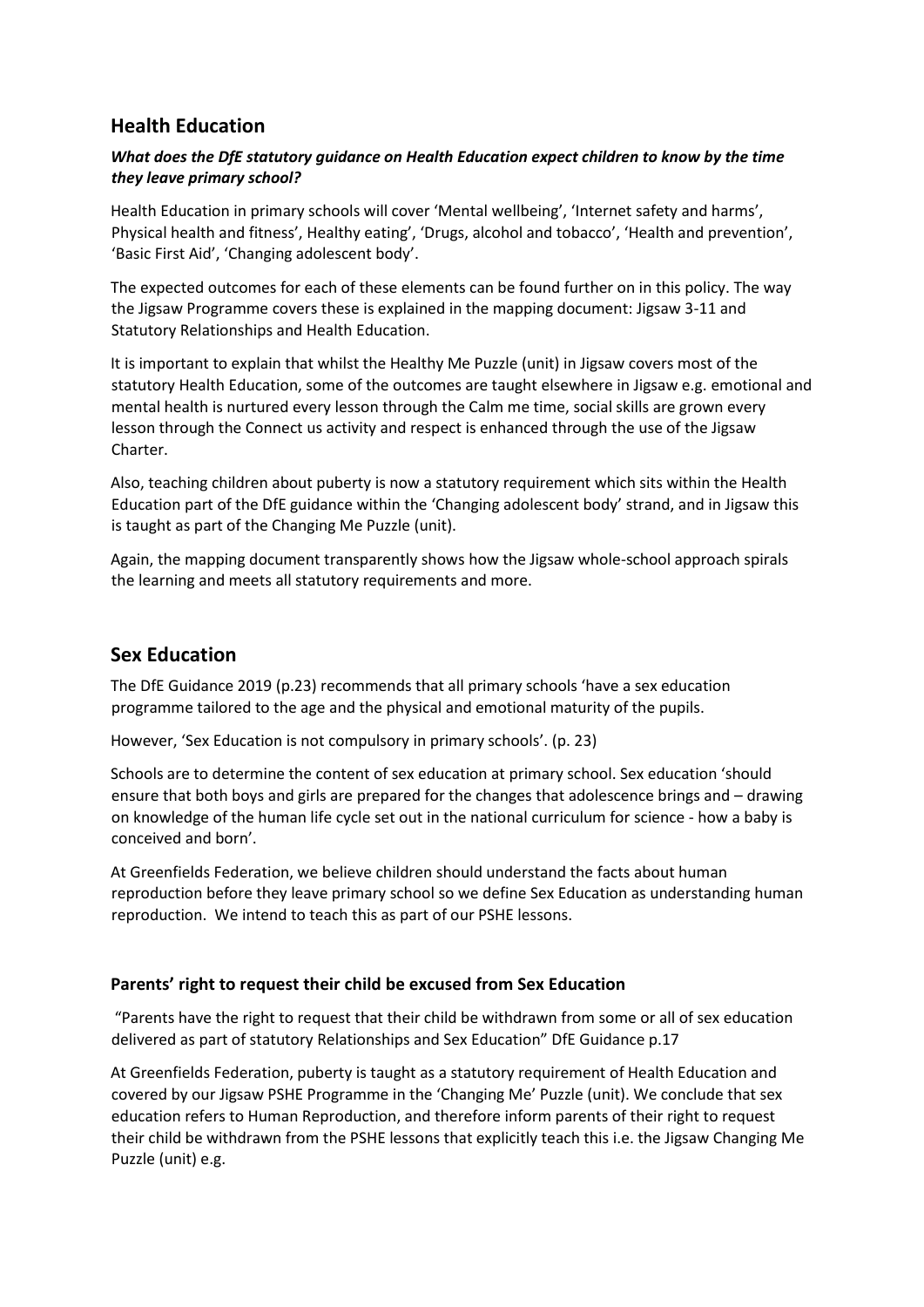Year 4, Lesson 2 (Having a baby)

Year 5, Lesson 4 (Conception)

Year 6, Lesson 4 (Conception, birth)

The school will inform parents of this right by email before the Changing Me Puzzle is taught.

### **Roles and Responsibilities**

The governing body will approve the RSE policy, and hold the headteacher to account for its implementation.

The headteacher is responsible for ensuring that RSE is taught consistently across the Federation, and for managing requests to withdraw pupils from non-science components of RSE. Staff are responsible for:

- Delivering RSE in a sensitive way
- Modelling positive attitudes to RSE
- Monitoring progress
- Responding to the needs of individual pupils
- Responding appropriately to pupils whose parents wish them to be withdrawn from the non-science components of RSE

Staff do not have the right to opt out of teaching RSE. Staff who have concerns about teaching RSE are encouraged to discuss this with the headteacher.

Pupils are expected to engage fully in RSE and, when discussing issues related to RSE, treat others with respect and sensitivity.

## **Monitoring and Review**

The Personal Development and Behaviour Working Party of the governing body monitors this policy on an annual basis. This committee reports its findings and recommendations to the full governing body, as necessary, if the policy needs modification. The Curriculum Committee gives serious consideration to any comments from parents about the PSHE (RSHE) programme, and makes a record of all such comments. Governors scrutinise and ratify teaching materials to check they are in accordance with the school's ethos.

### **Equality**

## **This policy will inform the school's Equalities Plan.**

The DfE Guidance 2019 (p. 15) states, "Schools should ensure that the needs of all pupils are appropriately met, and that all pupils understand the importance of equality and respect. Schools must ensure they comply with the relevant provisions of the Equality Act 2010 under which sexual orientation and gender reassignment are amongst the protected characteristics…

At the point at which schools consider it appropriate to teach their pupils about LGBT (Lesbian, Gay, Bisexual, Transgender), they should ensure this content is fully integrated into their programmes of study for this area of the curriculum rather than delivered as a stand-alone unit or lesson. Schools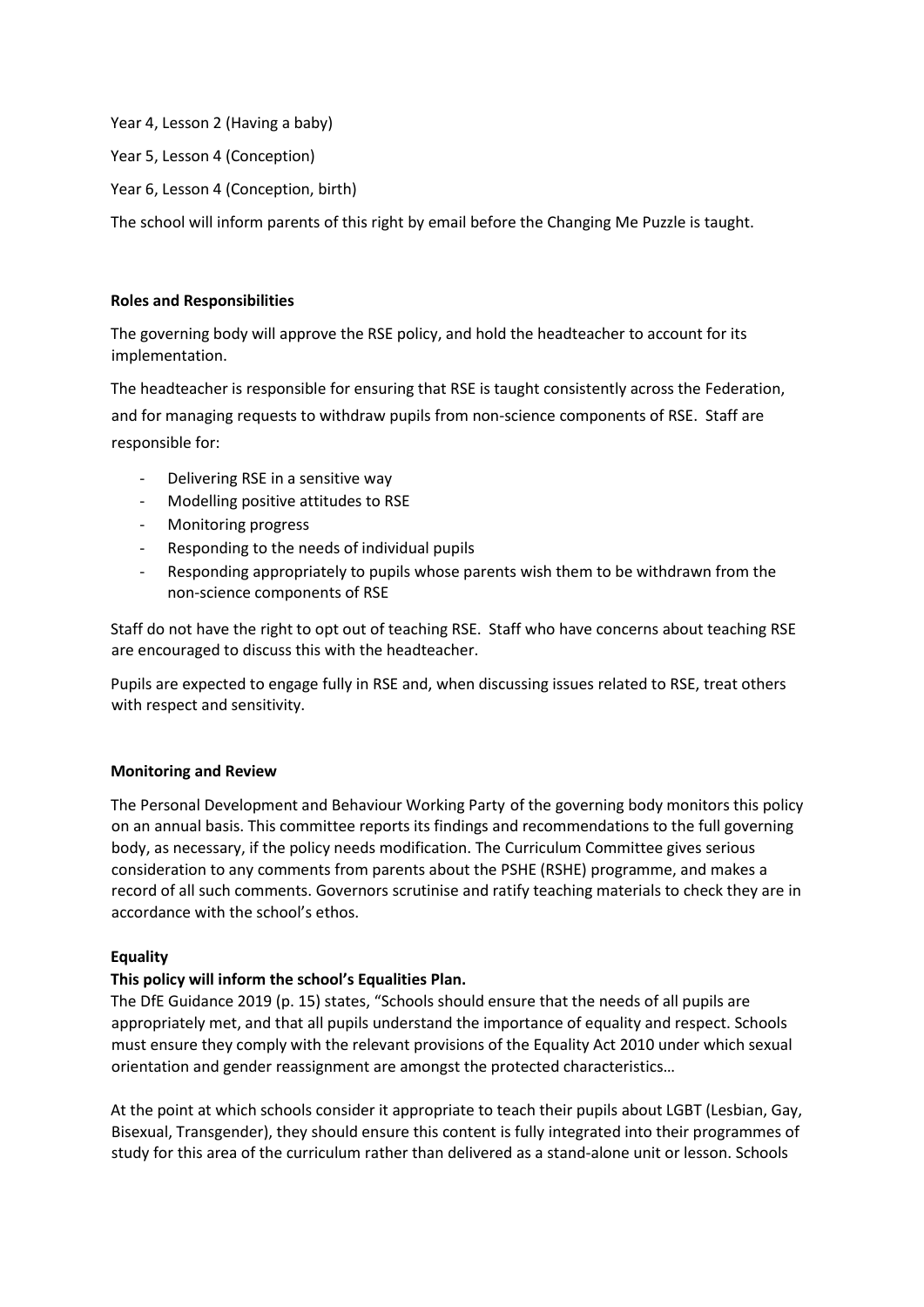are free to determine how they do this, and we expect all pupils to have been taught LGBT content at a timely point as part of this area of the curriculum".

At Greenfields Federation we promote respect for all and value every individual child. We also respect the right of our children, their families and our staff, to hold beliefs, religious or otherwise, and understand that sometimes these may be in tension with our approach to some aspects of Relationships, Health and Sex Education.

For further explanation as to how we approach LGBT relationships in the PSHE (RSHE) Programme please see:

'Including and valuing all children. What does Jigsaw teach about LGBTQ relationships?'

Jigsaw PSHE documents needed to explain this policy:

- Jigsaw 3-11 and statutory Relationships and Health Education (mapping document)
- Including and valuing all children. What does Jigsaw teach about LGBTQ relationships?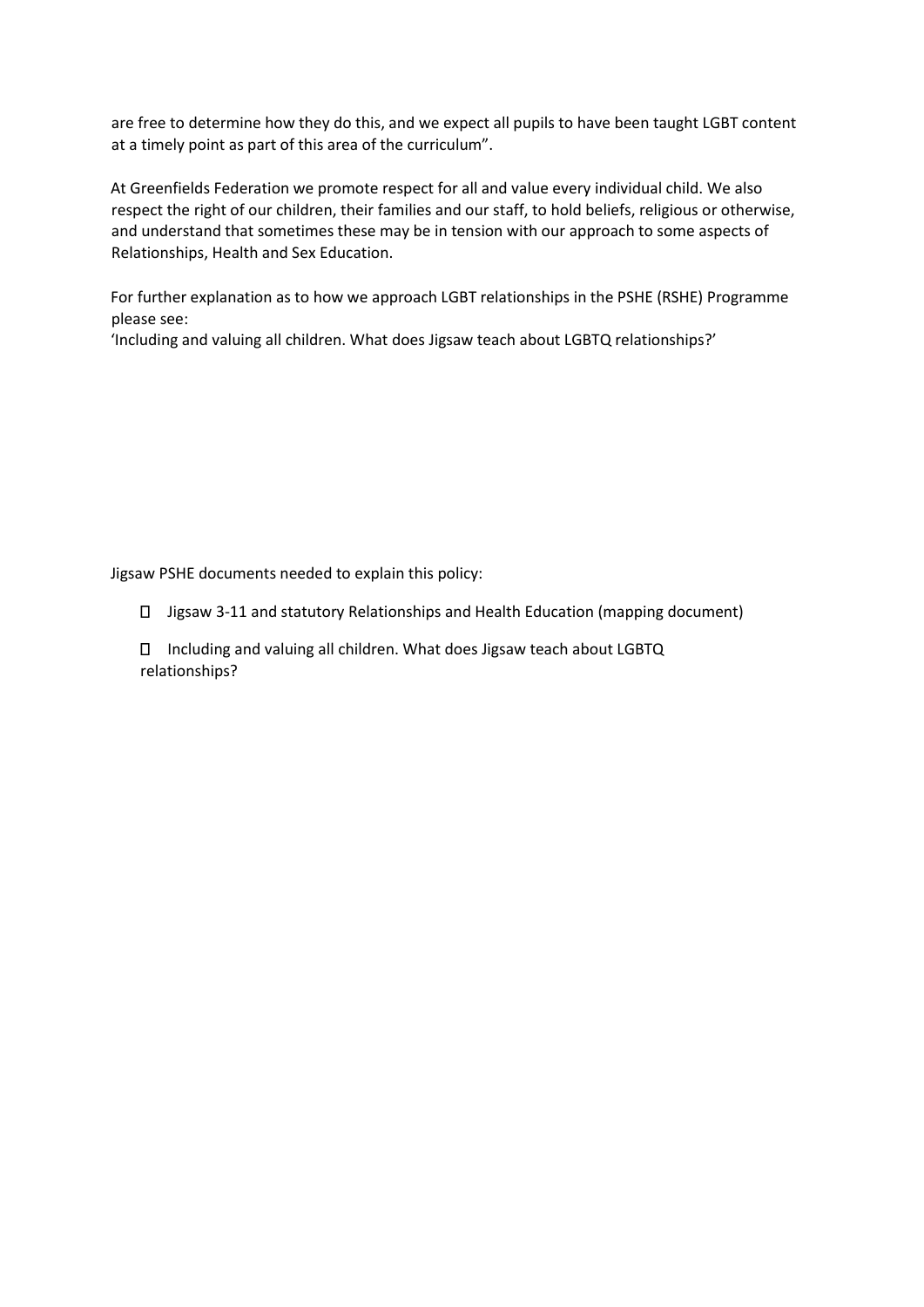## **Relationships Education in Primary schools – DfE Guidance 2019**

The focus in primary school should be on teaching the fundamental building blocks and characteristics of positive relationships, with particular reference to friendships, family relationships, and relationships with other children and with adults.

|                                   | Pupils should know                                                                                                                                                                                                                                                                                                                                                                                                   | How Jigsaw provides the solution                                  |
|-----------------------------------|----------------------------------------------------------------------------------------------------------------------------------------------------------------------------------------------------------------------------------------------------------------------------------------------------------------------------------------------------------------------------------------------------------------------|-------------------------------------------------------------------|
| <b>Families and</b><br>people who | that families are important for children growing up because they can give love, security<br>and stability.                                                                                                                                                                                                                                                                                                           | All of these aspects are covered in<br>lessons within the Puzzles |
| care for me                       | the characteristics of healthy family life, commitment to each other, including in times of<br>difficulty, protection and care for children and other family members, the importance of<br>spending time together and sharing each other's lives.                                                                                                                                                                    | Relationships<br>٠<br>Changing Me<br>$\bullet$                    |
|                                   | that others' families, either in school or in the wider world, sometimes look different<br>from their family, but that they should respect those differences and know that other<br>children's families are also characterised by love and care.                                                                                                                                                                     | <b>Celebrating Difference</b><br>Being Me in My World             |
|                                   | that stable, caring relationships, which may be of different types, are at the heart of<br>happy families, and are important for children's security as they grow up.                                                                                                                                                                                                                                                |                                                                   |
|                                   | that marriage represents a formal and legally recognised commitment of two people to<br>each other which is intended to be lifelong (Marriage in England and Wales is available<br>to both opposite sex and same sex couples. The Marriage (Same Sex Couples) Act 2013<br>extended marriage to same sex couples in England and Wales. The ceremony through<br>which a couple get married may be civil or religious). |                                                                   |
|                                   | how to recognise if family relationships are making them feel unhappy or unsafe, and<br>how to seek help or advice from others if needed.                                                                                                                                                                                                                                                                            |                                                                   |
|                                   | about different types of bullying (including cyberbullying), the impact of bullying,<br>responsibilities of bystanders (primarily reporting bullying to an adult) and how to get<br>help.                                                                                                                                                                                                                            |                                                                   |
|                                   | what a stereotype is, and how stereotypes can be unfair, negative or destructive.<br>the importance of permission-seeking and giving in relationships with friends, peers and<br>adults.                                                                                                                                                                                                                             |                                                                   |

The guidance states that, by the end of primary school: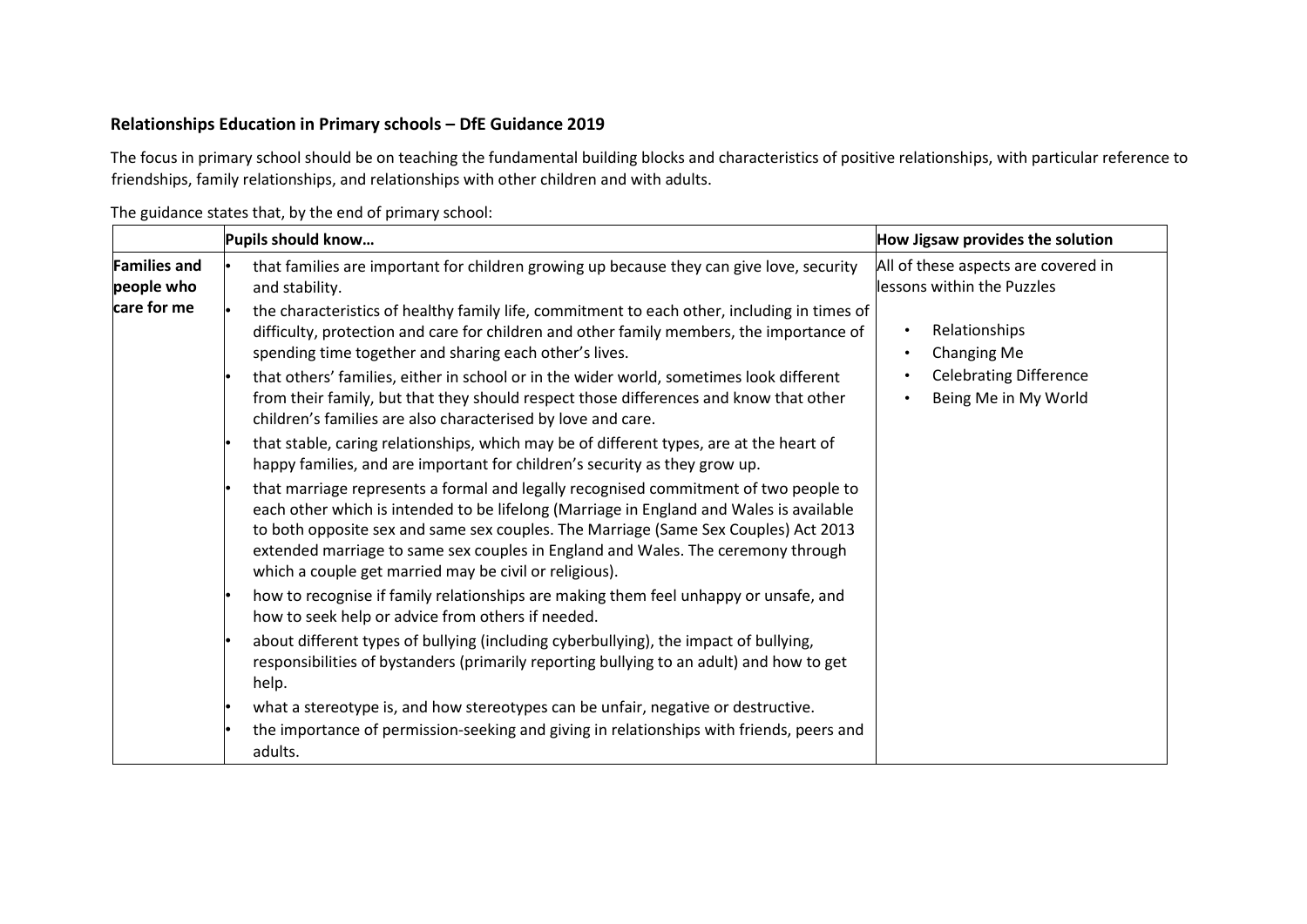| Online<br>relationships | that people sometimes behave differently online, including by pretending to be<br>someone they are not.                                                                                                                                                                                                                                                                                                                                                                                                                                                                                                                                                                                                                                                                                                                                                                                                                                                                                                   | All of these aspects are covered in<br>lessons within the Puzzles                                                                                 |  |
|-------------------------|-----------------------------------------------------------------------------------------------------------------------------------------------------------------------------------------------------------------------------------------------------------------------------------------------------------------------------------------------------------------------------------------------------------------------------------------------------------------------------------------------------------------------------------------------------------------------------------------------------------------------------------------------------------------------------------------------------------------------------------------------------------------------------------------------------------------------------------------------------------------------------------------------------------------------------------------------------------------------------------------------------------|---------------------------------------------------------------------------------------------------------------------------------------------------|--|
|                         | that the same principles apply to online relationships as to face-to-face relationships,<br>including the importance of respect for others online including when we are<br>anonymous. the rules and principles for keeping safe online, how to recognise risks,<br>harmful content and contact, and how to report them.<br>how to critically consider their online friendships and sources of information<br>$\bullet$<br>including awareness of the risks associated with people they have never met.<br>how information and data is shared and used online.<br>$\bullet$                                                                                                                                                                                                                                                                                                                                                                                                                                | Relationships<br><b>Changing Me</b><br><b>Celebrating Difference</b><br>These aspects are also covered by:<br>ICT curriculum<br>(internet safety) |  |
| <b>Being safe</b>       | what sorts of boundaries are appropriate in friendships with peers and others<br>$\bullet$<br>(including in a digital context).<br>about the concept of privacy and the implications of it for both children and adults;<br>٠<br>including that it is not always right to keep secrets if they relate to being safe.<br>that each person's body belongs to them, and the differences between appropriate<br>$\bullet$<br>and inappropriate or unsafe physical, and other, contact.<br>how to respond safely and appropriately to adults they may encounter (in all<br>$\bullet$<br>contexts, including online) whom they do not know. how to recognise and report<br>feelings of being unsafe or feeling bad about any adult.<br>how to ask for advice or help for themselves or others, and to keep trying until<br>$\bullet$<br>they are heard, how to report concerns or abuse, and the vocabulary and<br>confidence needed to do so.<br>where to get advice e.g. family, school and/or other sources. | All of these aspects are covered in<br>lessons within the Puzzles<br>Relationships<br>Changing Me<br><b>Celebrating Difference</b>                |  |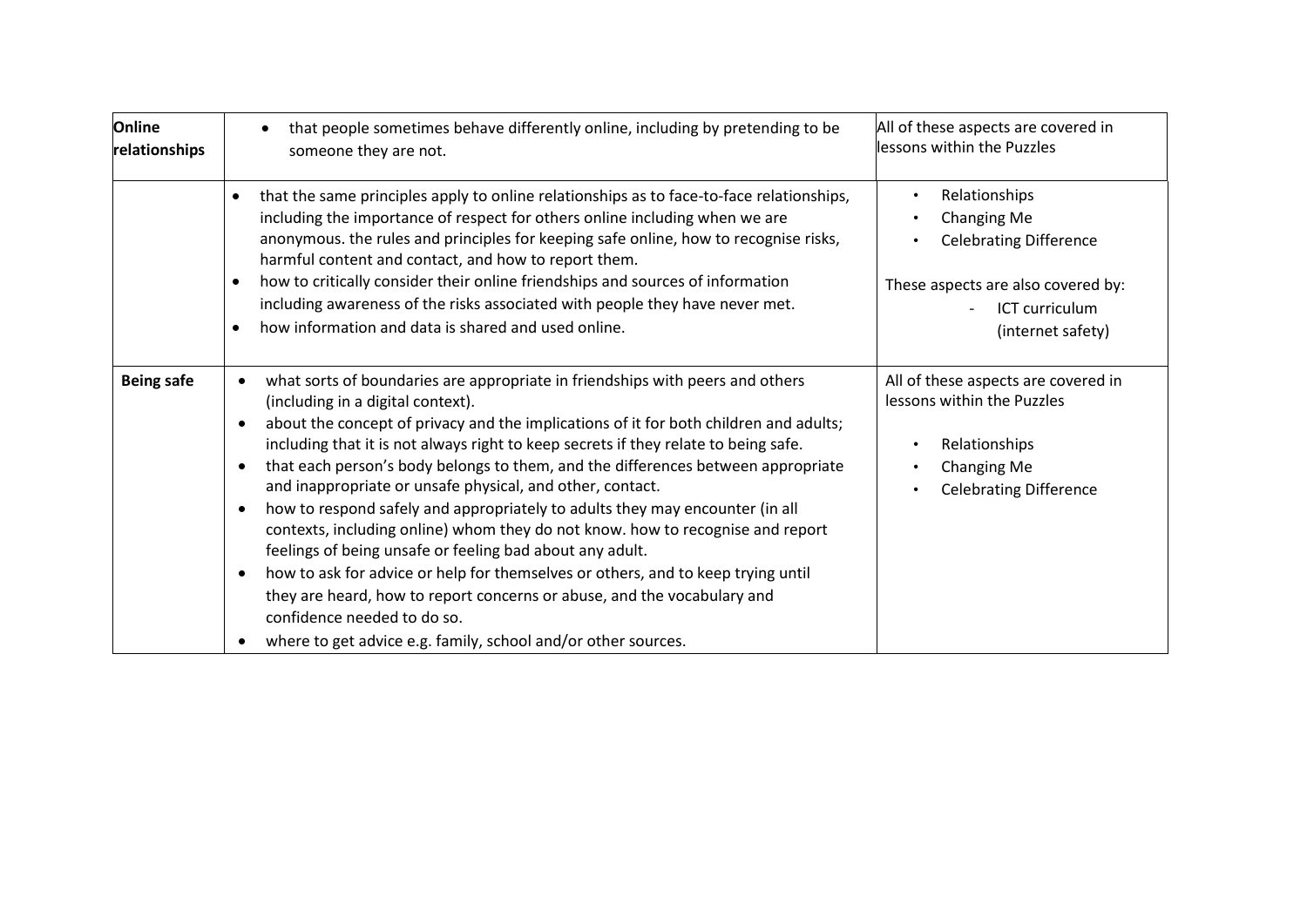# **Physical health and mental well-being education in Primary schools – DfE Guidance**

The focus in primary school should be on teaching the characteristics of good physical health and mental wellbeing. Teachers should be clear that mental well-being is a normal part of daily life, in the same way as physical health.

## By the end of primary school:

|                         | <b>Pupils should know</b>                                                                                                                                                                                                                                                                                                                                                                                                                                                                                                                                                                                                                                                                                                                                                                                                                                                                                                                                                                                                                                                                                                                                                   | How Jigsaw provides the solution                                                                                                                                                                                                                                                                                                            |
|-------------------------|-----------------------------------------------------------------------------------------------------------------------------------------------------------------------------------------------------------------------------------------------------------------------------------------------------------------------------------------------------------------------------------------------------------------------------------------------------------------------------------------------------------------------------------------------------------------------------------------------------------------------------------------------------------------------------------------------------------------------------------------------------------------------------------------------------------------------------------------------------------------------------------------------------------------------------------------------------------------------------------------------------------------------------------------------------------------------------------------------------------------------------------------------------------------------------|---------------------------------------------------------------------------------------------------------------------------------------------------------------------------------------------------------------------------------------------------------------------------------------------------------------------------------------------|
| <b>Mental wellbeing</b> | that mental wellbeing is a normal part of daily life, in the same way as<br>$\bullet$<br>physical health.<br>that there is a normal range of emotions (e.g. happiness, sadness, anger,<br>fear, surprise, nervousness) and scale of emotions that all humans<br>experience in relation to different experiences and situations.<br>how to recognise and talk about their emotions, including having a varied<br>vocabulary of words to use when talking about their own and others'<br>feelings.<br>how to judge whether what they are feeling and how they are behaving is<br>appropriate and proportionate.<br>the benefits of physical exercise, time outdoors, community participation,<br>voluntary and service-based activity on mental well-being and happiness.<br>simple self-care techniques, including the importance of rest, time spent<br>with friends and family and the benefits of hobbies and interests.<br>isolation and loneliness can affect children and that it is very important<br>$\bullet$<br>for children to discuss their feelings with an adult and seek support.<br>that bullying (including cyberbullying) has a negative and often lasting | All of these aspects are covered in lessons within<br>the Puzzles<br><b>Healthy Me</b><br>$\bullet$<br>Relationships<br>$\bullet$<br>Changing Me<br><b>Celebrating Difference</b><br>These aspects are also covered by: -<br>School assemblies<br><b>School visitors</b><br>Work with Learning Mentor<br>Access to Change for Life sessions |
|                         | impact on mental well-being.                                                                                                                                                                                                                                                                                                                                                                                                                                                                                                                                                                                                                                                                                                                                                                                                                                                                                                                                                                                                                                                                                                                                                |                                                                                                                                                                                                                                                                                                                                             |
|                         | where and how to seek support (including recognising the triggers for<br>$\bullet$<br>seeking support), including whom in school they should speak to if they<br>are worried about their own or someone else's mental well-being or<br>ability to control their emotions (including issues arising online).                                                                                                                                                                                                                                                                                                                                                                                                                                                                                                                                                                                                                                                                                                                                                                                                                                                                 |                                                                                                                                                                                                                                                                                                                                             |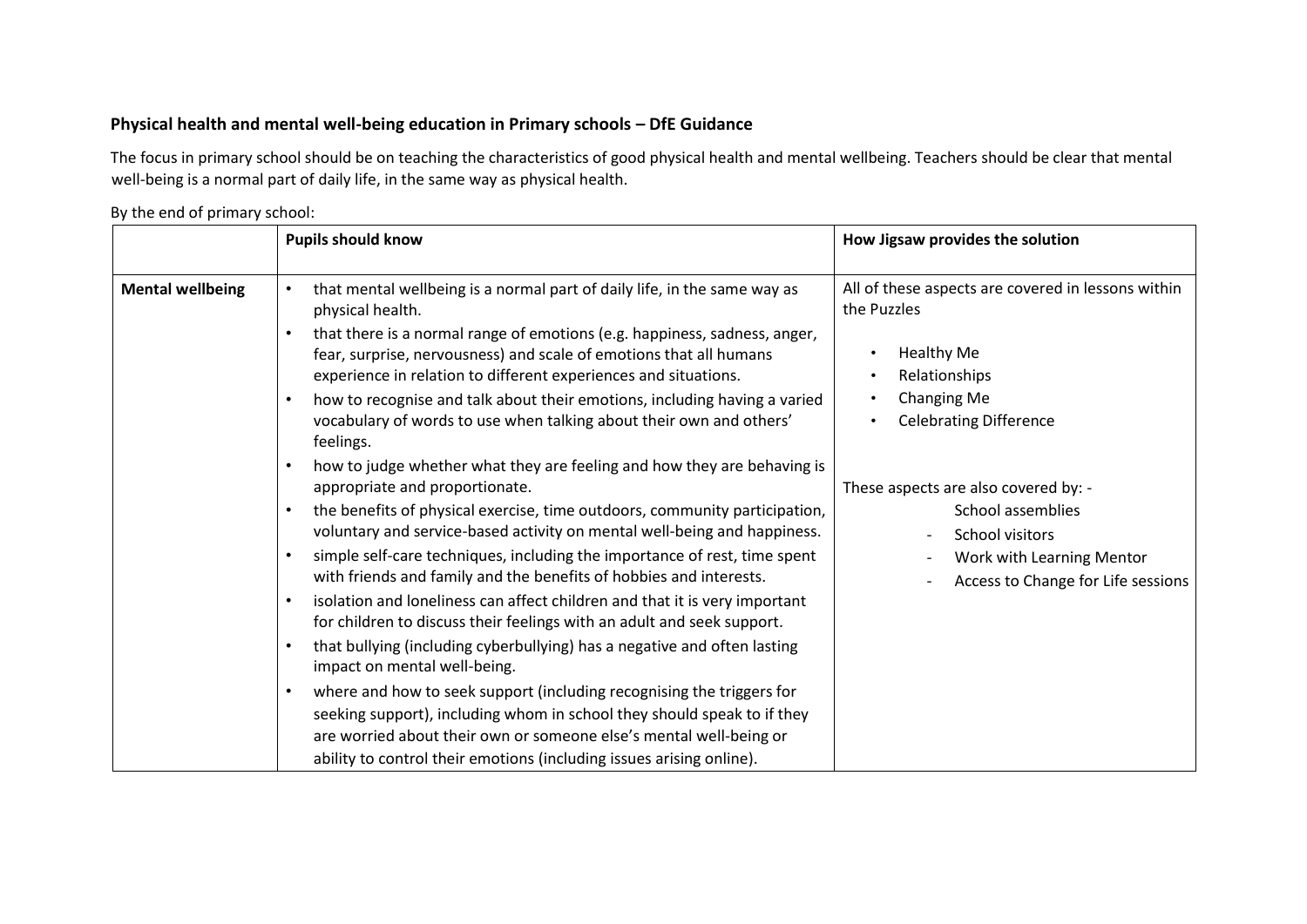|                                       | it is common for people to experience mental ill health. For many<br>people who do, the problems can be resolved if the right support is<br>made available, especially if accessed early enough.                                                                                                                                                                                                                                                                                                                                                                                                                                                                                                                                                                                                                                                                                                                                                                                                                                                                                                                                       |                                                                                                                                                                                                                               |
|---------------------------------------|----------------------------------------------------------------------------------------------------------------------------------------------------------------------------------------------------------------------------------------------------------------------------------------------------------------------------------------------------------------------------------------------------------------------------------------------------------------------------------------------------------------------------------------------------------------------------------------------------------------------------------------------------------------------------------------------------------------------------------------------------------------------------------------------------------------------------------------------------------------------------------------------------------------------------------------------------------------------------------------------------------------------------------------------------------------------------------------------------------------------------------------|-------------------------------------------------------------------------------------------------------------------------------------------------------------------------------------------------------------------------------|
| Internet safety and<br>harms          | that for most people the internet is an integral part of life and has many<br>$\bullet$<br>benefits.<br>about the benefits of rationing time spent online, the risks of excessive<br>$\bullet$<br>time spent on electronic devices and the impact of positive and negative<br>content online on their own and others' mental and physical wellbeing.<br>how to consider the effect of their online actions on others and<br>knowhow to recognise and display respectful behaviour online and the<br>importance of keeping personal information private.<br>why social media, some computer games and online gaming, for<br>$\bullet$<br>example, are age restricted.<br>that the internet can also be a negative place where online abuse,<br>$\bullet$<br>trolling, bullying and harassment can take place, which can have a<br>negative impact on mental health.<br>how to be a discerning consumer of information online including<br>$\bullet$<br>understanding that information, including that from search engines,<br>is ranked, selected and targeted. where and how to report concerns<br>and get support with issues online. | All of these aspects are covered in lessons within<br>the Puzzles<br>Relationships<br><b>Healthy Me</b><br>These aspects are also covered by:<br>ICT curriculum - internet safety<br>lessons<br>Internet Safety Day in school |
| <b>Physical health and</b><br>fitness | the characteristics and mental and physical benefits of an active lifestyle.<br>$\bullet$<br>the importance of building regular exercise into daily and weekly<br>routines and how to achieve this; for example, walking or cycling to<br>school, a daily active mile or other forms of regular, vigorous exercise.<br>the risks associated with an inactive lifestyle (including obesity).<br>how and when to seek support including which adults to speak to in<br>$\bullet$<br>school if they are worried about their health.                                                                                                                                                                                                                                                                                                                                                                                                                                                                                                                                                                                                       | All of these aspects are covered in lessons within<br>the Puzzles<br><b>Healthy Me</b><br>П<br>These aspects are also covered by:<br>Our PE curriculum<br>Access to Change for Life sessions                                  |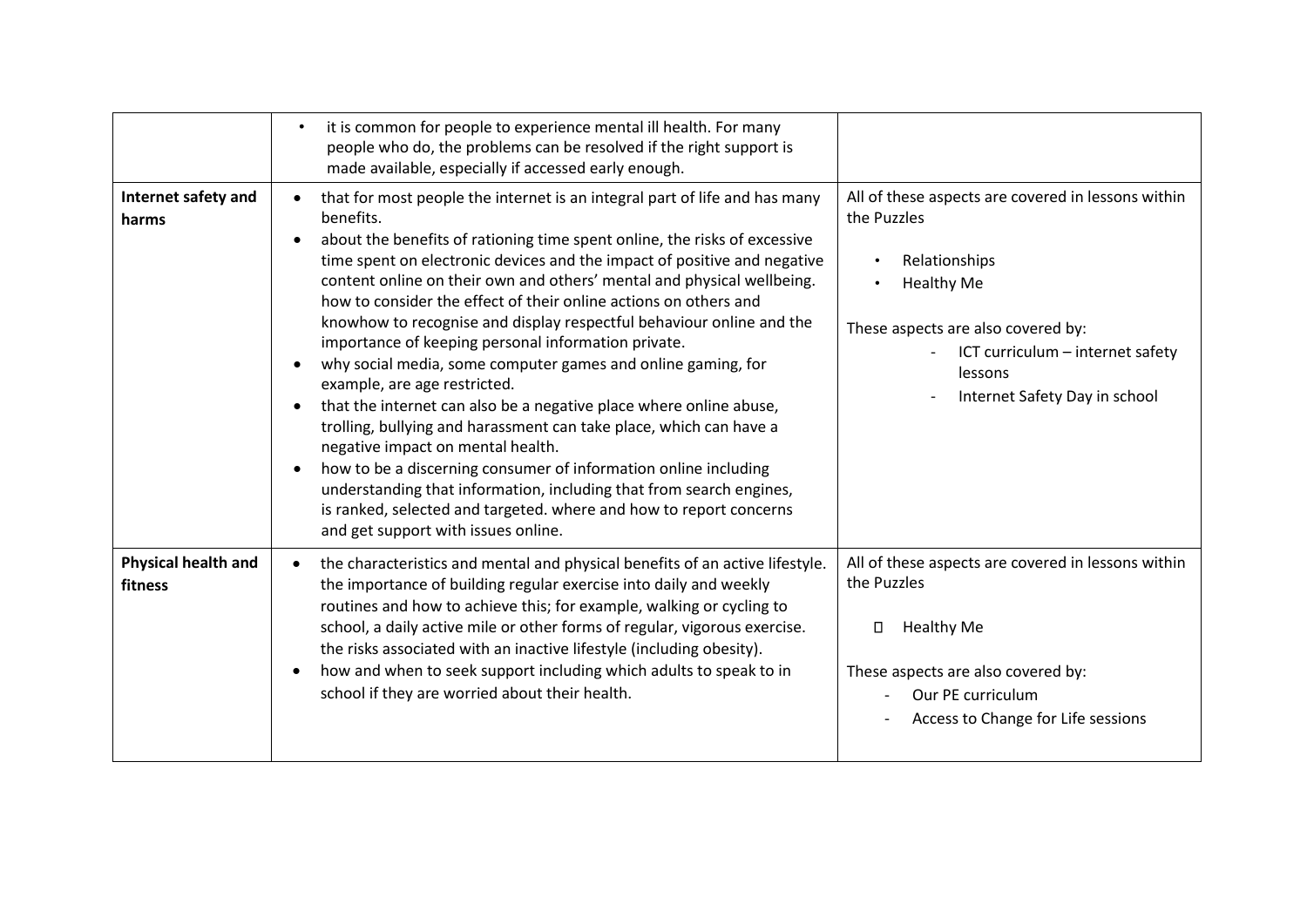| <b>Healthy eating</b>         | what constitutes a healthy diet (including understanding calories and<br>other nutritional content).                                                                                                                                                                                                                                                                                                                                                                                                                                                                                                                                                                                                                                                           | All of these aspects are covered in lessons within<br>the Puzzles                                                                                                                             |
|-------------------------------|----------------------------------------------------------------------------------------------------------------------------------------------------------------------------------------------------------------------------------------------------------------------------------------------------------------------------------------------------------------------------------------------------------------------------------------------------------------------------------------------------------------------------------------------------------------------------------------------------------------------------------------------------------------------------------------------------------------------------------------------------------------|-----------------------------------------------------------------------------------------------------------------------------------------------------------------------------------------------|
|                               | the principles of planning and preparing a range of healthy meals.<br>the characteristics of a poor diet and risks associated with unhealthy<br>eating (including, for example, obesity and tooth decay) and other<br>behaviours (e.g. the impact of alcohol on diet or health).                                                                                                                                                                                                                                                                                                                                                                                                                                                                               | <b>Healthy Me</b><br>П<br>These aspects are also covered by:<br>Our Science Curriculum<br>(particularly Animals including<br>Humans)<br>Access to Change for Life sessions<br>Cooking session |
| Drugs, alcohol and<br>tobacco | how to recognise early signs of physical illness, such as weight loss, or<br>unexplained changes to the body.<br>about safe and unsafe exposure to the sun, and how to reduce the risk of<br>$\bullet$<br>sun damage, including skin cancer.<br>the importance of sufficient good quality sleep for good health and that a<br>$\bullet$<br>lack of sleep can affect weight, mood and ability to learn.<br>about dental health and the benefits of good oral hygiene and dental<br>flossing, including regular check-ups at the dentist.<br>about personal hygiene and germs including bacteria, viruses, how<br>$\bullet$<br>they are spread and treated, and the importance of handwashing. the<br>facts and science relating to immunisation and vaccination | All of these aspects are covered in lessons within<br>the Puzzles<br><b>Healthy Me</b><br>$\Box$<br>These aspects are also covered by:<br>Our Science curriculum                              |
| <b>Basic first aid</b>        | how to make a clear and efficient call to emergency services if necessary.<br>concepts of basic first-aid, for example dealing with common injuries,<br>including head injuries.                                                                                                                                                                                                                                                                                                                                                                                                                                                                                                                                                                               | All of these aspects are covered in lessons within<br>the Puzzles<br><b>Healthy Me</b><br>Ω                                                                                                   |